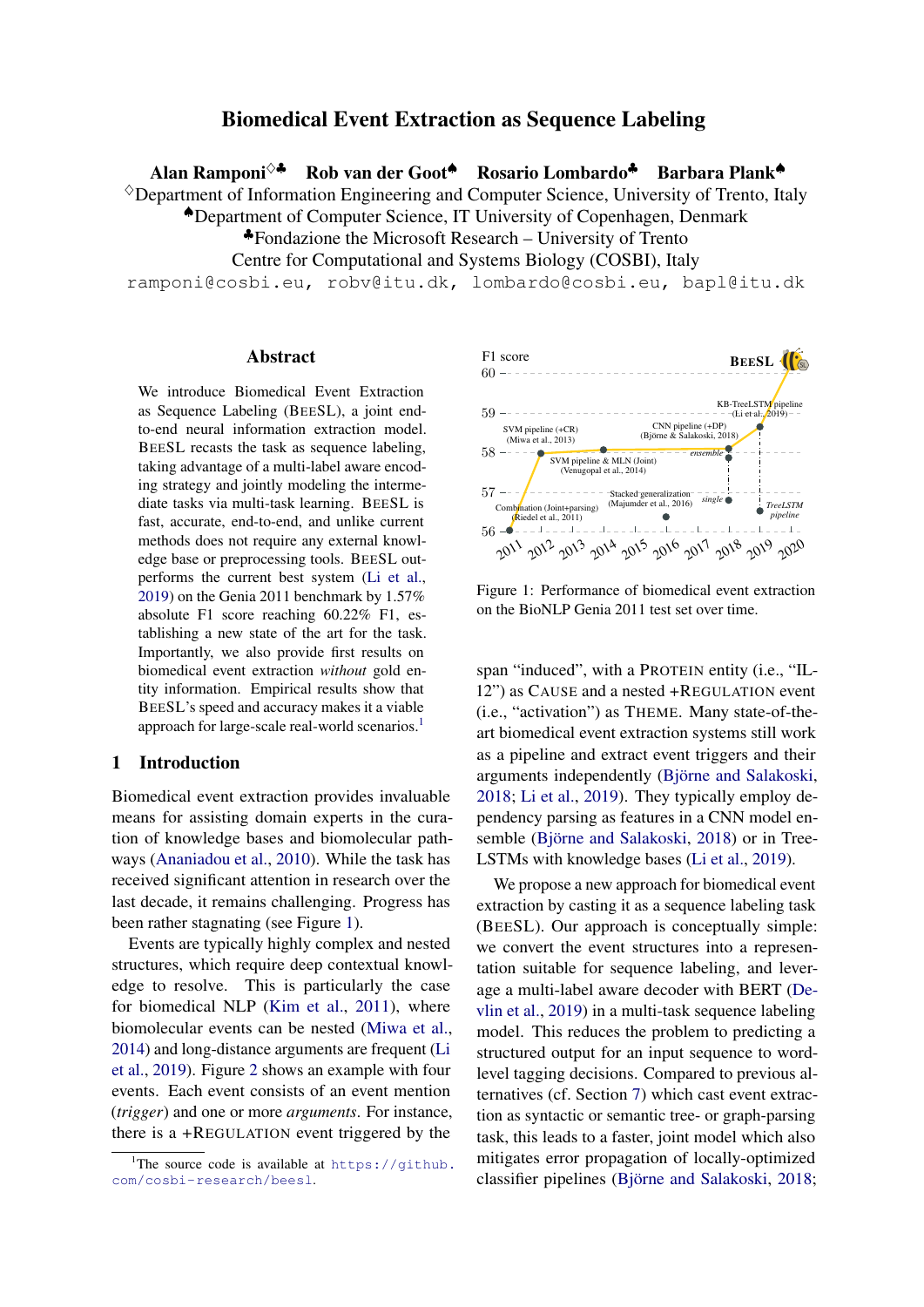<span id="page-1-0"></span>

Figure 2: Top: a text excerpt with four biomedical events. Above the text (*italicized*), mentions (triggers inside rounded boxes, and entities without rounded boxes) and argument roles are indicated. Bottom: our proposed encoding, where d, r and h represent the label parts for dependents, relations, and heads, respectively.

[Li et al.,](#page-9-0) [2019\)](#page-9-0). Our empirical evaluation shows the effectiveness of BEESL for biomedical event extraction. A quantitative and qualitative analysis shows that BEESL is fast and effective. Despite the model's simplicity, BEESL outperforms the previous best model [\(Li et al.,](#page-9-0) [2019\)](#page-9-0) on most event categories.

Contributions To the best of our knowledge, we are the first to cast biomedical event extraction as sequence labeling. We demonstrate that BEESL is an attractive and efficient solution to extract biomedical events. We evaluate it on the BioNLP Genia 2011 benchmark, obtaining a new state of the art (cf. Figure [1\)](#page-0-1), while gaining on efficiency. We additionally provide empirical results of the impact of alternative multi-task encodings, and to the best of our knowledge, the first results of biomedical event extraction *without* assuming gold entities.

## 2 Encoding Event Structures

This section introduces the event structures and how we encode them for sequence labeling.

# 2.1 Event structures

Events are structured representations which comprise multiple information units (Figure [2,](#page-1-0) top). An event is anchored to a *trigger*, a text span which indicates the presence of an event (Figure [2,](#page-1-0) rounded boxes). Each event has one or more arguments, namely *entities* or other events (Figure [2,](#page-1-0) end of arrows), which are assigned a *role* in the event (Figure [2,](#page-1-0) labels on arrows). For example, an EXPRES-SION event is indicated in Figure [2](#page-1-0) at "production" involving the PROTEIN "IL-10" as its argument. Nested structures are possible and frequent. For instance, the +REGULATION event centered on "activation" is both argument of the "induced"-anchored event as well as the "promote"-anchored event.

## 2.2 Sequence labeling encoding

Given  $[x_1, ..., x_n]$  a sequence of *n* tokens, we encode event structures as token-level labels  $[y_1, ..., y_n]$ , to reduce the task to a sequence labeling problem. Adopting dependency parsing terminology, we encode the label  $y_i$  for each token  $x_i$ as a tuple  $\langle d, r, h \rangle$ , where d is the *dependent* and refers to the token and its mention type (either trigger, entity, or nothing), r is the *relation* and used to refer to its role, and *head* (h) denotes the event the token refers to (Figure [2,](#page-1-0) bottom). In more detail, to discriminate event heads with the same type in text, we encode the heads h as *relative head mention position*.<sup>[2](#page-1-1)</sup> For instance,  $h = +\text{REG}_{+1}$  means the head is the first +REGULATION on the right of d in the relative surface order, whereas  $h =$ +REG−<sup>2</sup> means it is the second +REGULATION on the left. In Figure [2](#page-1-0) the label for "production" is  $\langle$ EXPRESSION, THEME, +REG<sub>-1</sub> $\rangle$ , denoting the token is an EXPRESSION trigger, THEME of the first +REGULATION event on the left.

As opposed to dependency parsing, tokens may have zero or multiple roots, and thus multiple heads and relations. This poses additional challenges. For instance, the "activation"-anchored event (Figure [2\)](#page-1-0) is both THEME and CAUSE of "induced" and "promote"-anchored event heads, respectively. As a result, both  $r$  and  $h$  are multi-label, and the label for "activation" is encoded as  $\langle +$ REGULATION, [THEME, CAUSE],  $[+REG_{-1}, +REG_{+1}]$ , where the order of  $r$  and  $h$  items is preserved.

## 3 Event Extraction as Sequence Labeling

Formally, we aim to learn a function  $f : X \mapsto Y$ that assigns each token  $x_i$  a structured label  $y_i$ , i.e.,

<span id="page-1-1"></span><sup>&</sup>lt;sup>2</sup>In preliminary experiments we found this mitigates the label sparsity problem of other positional encodings, e.g., relative positional encoding [\(Strzyz et al.,](#page-9-2) [2019\)](#page-9-2). We additionally found relative head mention positions  $\geq 2$  are rare in our data.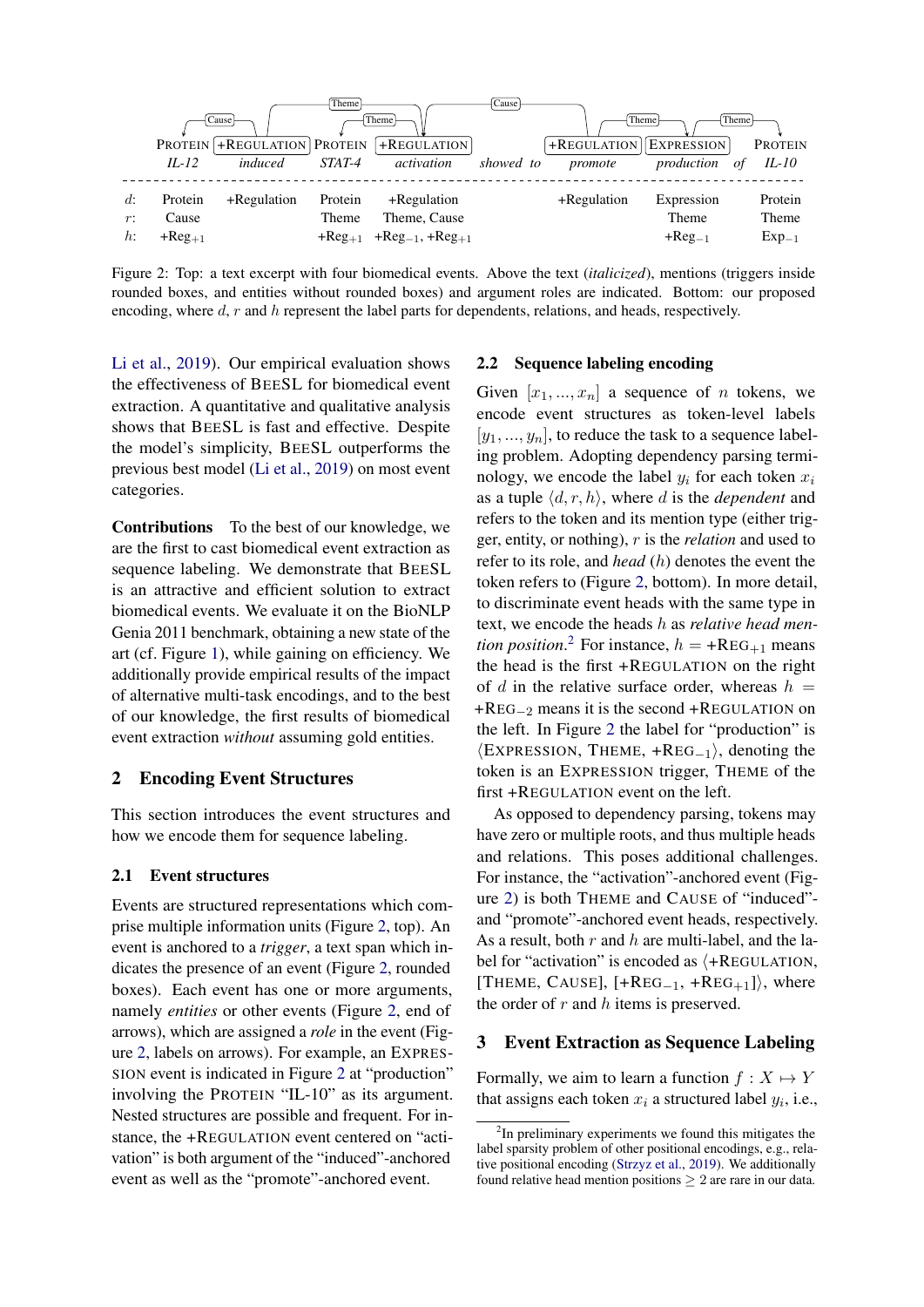<span id="page-2-0"></span>

Figure 3: BEESL uses a multi-task multi-label model, using a BERT encoder with layer attention, and dedicated decoders for predicting the labels for each label sub-space, which are trivially merged.

 $\langle d, r, h \rangle$ . A straightforward solution is to predict the label  $y_i$  as an atomic entity (i.e., single label) in a single-task model. For BEESL, we instead propose to use multi-task learning (MTL) which allows to learn interdependencies while cutting down the label space, paired with multi-label prediction.

An overview of BEESL is shown in Figure [3.](#page-2-0) We use BERT [\(Devlin et al.,](#page-8-3) [2019\)](#page-8-3) as encoder, pretrained on biomedical texts (Section [4\)](#page-3-0). We mask entity spans for better generalization [\(Alt et al.,](#page-8-4) [2019\)](#page-8-4). The first WordPiece [\(Schuster and Naka](#page-9-3)[jima,](#page-9-3) [2012\)](#page-9-3) of each token  $x_i$  is used for prediction, where the contextual hidden representation  $e_i$  of the token  $x_i$  is encoded with layer-wise attention over the BERT layers, similarly to [\(Peters et al.,](#page-9-4) [2018;](#page-9-4) [Kondratyuk and Straka,](#page-8-5) [2019\)](#page-8-5). As decoders, we use standard softmax with a cross entropy loss unless otherwise specified, and introduce a multilabel decoder (Section [3.2\)](#page-2-1) (Figure [3,](#page-2-0) upper right).

We empirically evaluate both single-task and multi-task setups, including several MTL encoding alternatives, discussing their limitations and benefits. In the following, we first introduce the multi-task setups, and then multi-label decoding.

### 3.1 Multi-task strategies

We denote the label spaces for each component of the labels as  $d_i \in D$ ,  $r_i \in R$ , and  $h_i \in H$ . Further, we use  $\mathcal L$  to refer to the maximum label space size.

Single-task A single-task (ST) setup is used as a baseline. It predicts a single label  $y_i = \langle d, r, h \rangle$ for each input token  $x_i$ . The label space is up to  $\mathcal{L} = |D| \times |R| \times |H|.$ 

**Multi-task** The label  $y_i$  for each token  $x_i$  is decomposed into parts (hereafter, sub-labels), each treated as a prediction task. The decomposition of the label space allows each sub-label space to be framed as a different task with its own private decoder, mitigating the output space sparsity [\(Vilares](#page-9-5) [et al.,](#page-9-5) [2019\)](#page-9-5). Depending on the decomposition of the label  $y_i = \langle d, r, h \rangle$ , we have four multi-task learning options (pairs of tasks, or each subpart as a task, respectively) with the following properties:

- 1.  $\langle d \rangle$ ,  $\langle r, h \rangle$ : up to  $\mathcal{L} = |D| + |R| \times |H|$ ;
- 2.  $\langle d, r \rangle$ ,  $\langle h \rangle$ : up to  $\mathcal{L} = |D| \times |R| + |H|$ ;
- 3.  $\langle d, h \rangle$ ,  $\langle r \rangle$ : up to  $\mathcal{L} = |D| \times |H| + |R|$ ;
- 4.  $\langle d \rangle$ ,  $\langle r \rangle$ ,  $\langle h \rangle$ : up to  $\mathcal{L} = |D| + |R| + |H|$ .

Option 4 encodes each subpart as its own task. While this leads to the smallest label space, it decouples the problem into 3 separate tasks. Options 1-3 are pair-wise task setups. We hypothesize that BEESL benefits from disentangling mention detection from head labeling (option 1).

As illustrated in Figure [3,](#page-2-0) BEESL uses the predicted sub-labels to form the complete label tuple  $\hat{y}_i = \langle \hat{d}, \hat{r}, \hat{h} \rangle$ . In case r and h belong to different sub-label spaces (as is possible in options 2-4), we require that both predictions  $\hat{r}$  and  $\hat{h}$  are present (non-empty) to ensure well-formedness. This is a downside of these alternative options 2-4, as we will see empirically (Section [5\)](#page-3-1).

During training, the MTL loss is computed as  $L = \sum_t \lambda_t L_t$ , where  $L_t$  is the loss for each task t, given by the respective decoder (see also Sec-tion [3.2\)](#page-2-1), with  $\lambda_t$  a task-specific weighting parameter. In our experiments we kept  $\lambda = 1.0$  for all, since preliminary experiments showed weighting sub-tasks differently was not beneficial. In the single-task setup, the loss reduces to  $L = L_t$ .

# <span id="page-2-1"></span>3.2 Multi-label decoder

The multi-label decoder is designed to handle multiple labels per token, thus being suitable for predicting relations and heads. Given a task with  $l_i \in L$ labels, it models  $P(l_i | e_i)$  for each label  $l_i$ . Differently from the single-label decoder, each label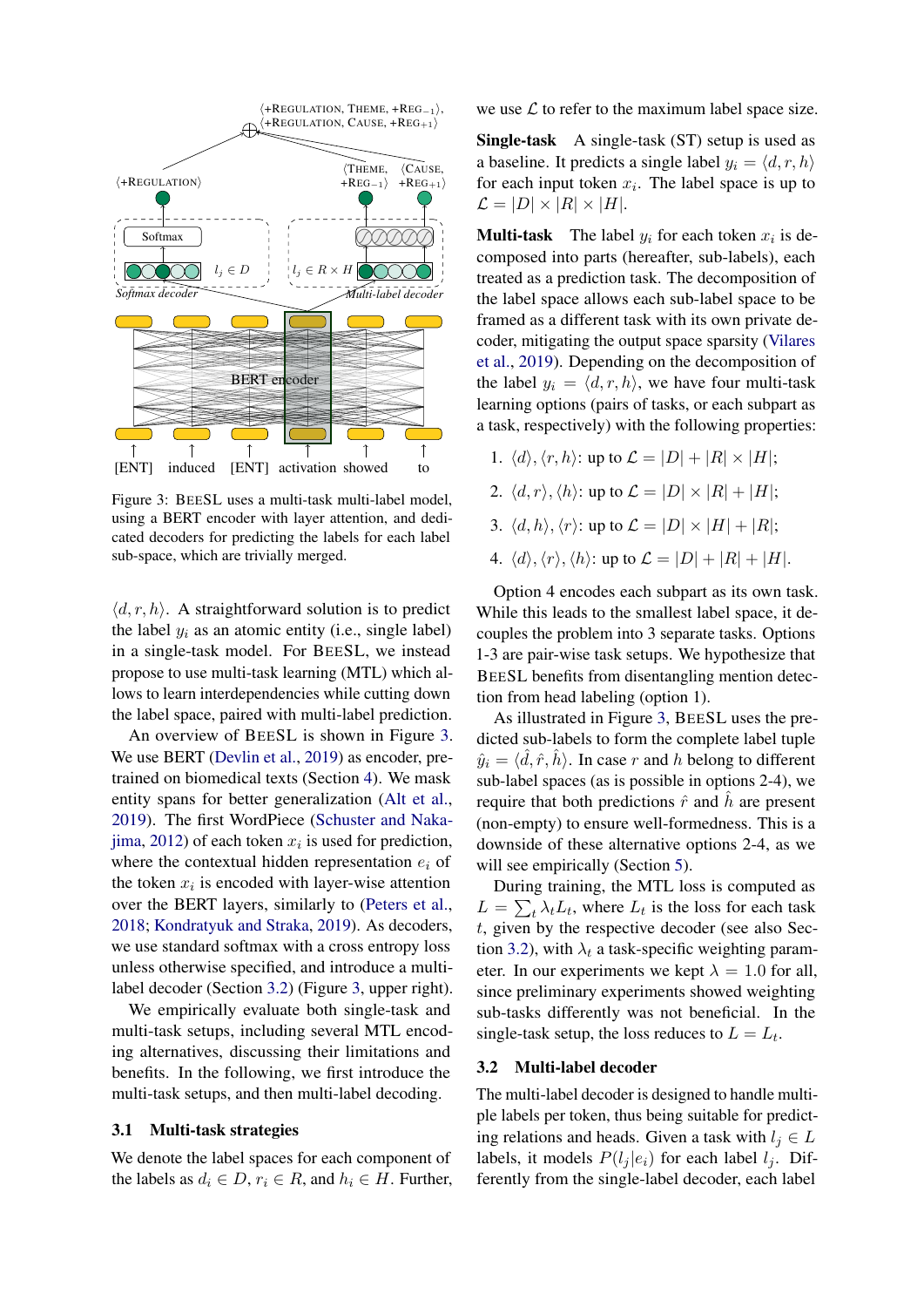<span id="page-3-3"></span>

| <b>Item</b> | <b>Train</b> | Dev    | Test   |
|-------------|--------------|--------|--------|
| Documents   | 908          | 259    | 347    |
| Sentences   | 8,664        | 2,888  | 3,363  |
| Tokens      | 230,737      | 74,334 | 90,091 |
| Entities    | 11,625       | 4,690  | 5,301  |
| Events      | 10,310       | 3,250  | 4,487  |

Table 1: Statistics of the Genia 2011 event dataset.

is predicted with a sigmoid, where all contribute equally to the loss. Given the probabilities  $P(l_i | e_i)$ for the  $l_i \in L$  labels and a threshold  $\tau$ , the token  $x_i$  is assigned all the labels  $l_j$  with probability  $P(l_i | e_i) \geq \tau$ . If no  $P(l_i | e_i) \geq \tau$  is found, we take the highest scoring label  $l_i$  (which may also be empty) as a fallback.<sup>[3](#page-3-2)</sup> We employ a binary crossentropy loss, averaged across all batches.

# <span id="page-3-0"></span>4 Experimental Setup

We evaluate BEESL on the Genia 2011 benchmark [\(Kim et al.,](#page-8-1) [2011\)](#page-8-1), which comprises both abstracts and full-texts. The corpus consists of annotations for PROTEIN entities and 9 fine-grained event types. The Genia event extraction tasks expect both texts and entities as input, and complete events need to be predicted. Statistics on the dataset are shown in Table [1.](#page-3-3)

Event types can be categorized into simple, binding and complex events, related to the number and types of arguments. *Simple events* require a THEME only, *binding events* require one or more THEME arguments, while *complex events* take both THEME and CAUSE arguments, where both can in turn be other events, resulting in nested structures. Björne [and Salakoski](#page-8-6) [\(2011\)](#page-8-6) estimated that 37.2% of the events in the data are nested. We refer the reader to Appendix [A.1](#page-10-0) for formal event definitions.

BEESL is based on MaChAmp [\(van der Goot](#page-8-7) [et al.,](#page-8-7) [2020\)](#page-8-7), a toolkit for multi-task learning and fine-tuning of BERT-like models. We extend MaChAmp to also handle multi-label sequence labeling. We experiment with BEESL in single- and different multi-task setups.

After sequence labeling, token-level labels are converted into the official BioNLP-ST standoff format for evaluation [\(Kim et al.,](#page-8-1) [2011\)](#page-8-1). We simply split the event arguments based on their formal definition, producing complete structures (e.g., an

EXPRESSION event with  $k$  THEME arguments is split into  $k$  EXPRESSION events, with one THEME each). Similarly to previous work, we focus on sentence-level events. We used BioBERT-Base 1.1 as our BERT model for experiments, since it provides state-of-the-art performance across multiple biomedical information extraction tasks [\(Lee](#page-8-8) [et al.,](#page-8-8) [2019\)](#page-8-8). For multi-label decoding, we tune the threshold  $\tau$  for each setup (yielding  $\tau_{MT} = 0.5$ and  $\tau_{ST} = 0.7$ ). Other hyper-parameter values and tuning details are provided in Appendix [A.2.](#page-10-1)

Evaluation In line with previous work, we evaluate BEESL in terms of precision (P), recall (R), and F1 score according to the approximate recursive span matching criterion [\(Kim et al.,](#page-8-1) [2011\)](#page-8-1) using the official BioNLP online evaluation service.[4](#page-3-4) For early stopping during training, we employ the simpler span-based F1 score (as used in named entity recognition) as our proxy metric. We found it highly correlates with the approximate recursive span based F1 official metric.

No gold entities In biomedical event extraction, entities are typically given in advance. To evaluate BEESL in a setup with *predicted* entities (Section [6.3\)](#page-6-0), we firstly employ our model as singletask sequence labeler for BIO-tagged entity mentions using default settings and a standard CRF decoder [\(Gardner et al.,](#page-8-9) [2018\)](#page-8-9). Note that for comparison purposes in all other experiments we assume entity mentions are gold-tagged. Then, we evaluate BEESL with raw texts and *predicted* entities as input, thus indirectly penalizing events that take over-predicted entities or that miss entities since they are under-predicted.

### <span id="page-3-1"></span>5 Results

First, we evaluate the MTL and multi-label decoding strategies on the development set to determine the best setup (Sections [5.1,](#page-3-5) [5.2\)](#page-4-0). Then, we compare BEESL to the results obtained by the top performing systems on the official test set (Section [5.3\)](#page-4-1). Finally, we gauge its speed (Section [5.4\)](#page-5-0).

### <span id="page-3-5"></span>5.1 Multi-task settings

Table [3](#page-4-2) (top) summarizes the main results for the MTL experiments. They confirm our hypothesis that  $\langle d \rangle$ ,  $\langle r, h \rangle$  (option 1) is the most viable representation; it leads to the highest F1 score, largely

<span id="page-3-2"></span><sup>&</sup>lt;sup>3</sup>In case  $\tau = 0 \vee \tau = 1$ , we adopt the same strategy, since all or no labels would be potentially predicted, respectively.

<span id="page-3-4"></span><sup>4</sup>[http://bionlp-st.dbcls.jp/GE/2011/](http://bionlp-st.dbcls.jp/GE/2011/eval-test/) [eval-test/](http://bionlp-st.dbcls.jp/GE/2011/eval-test/).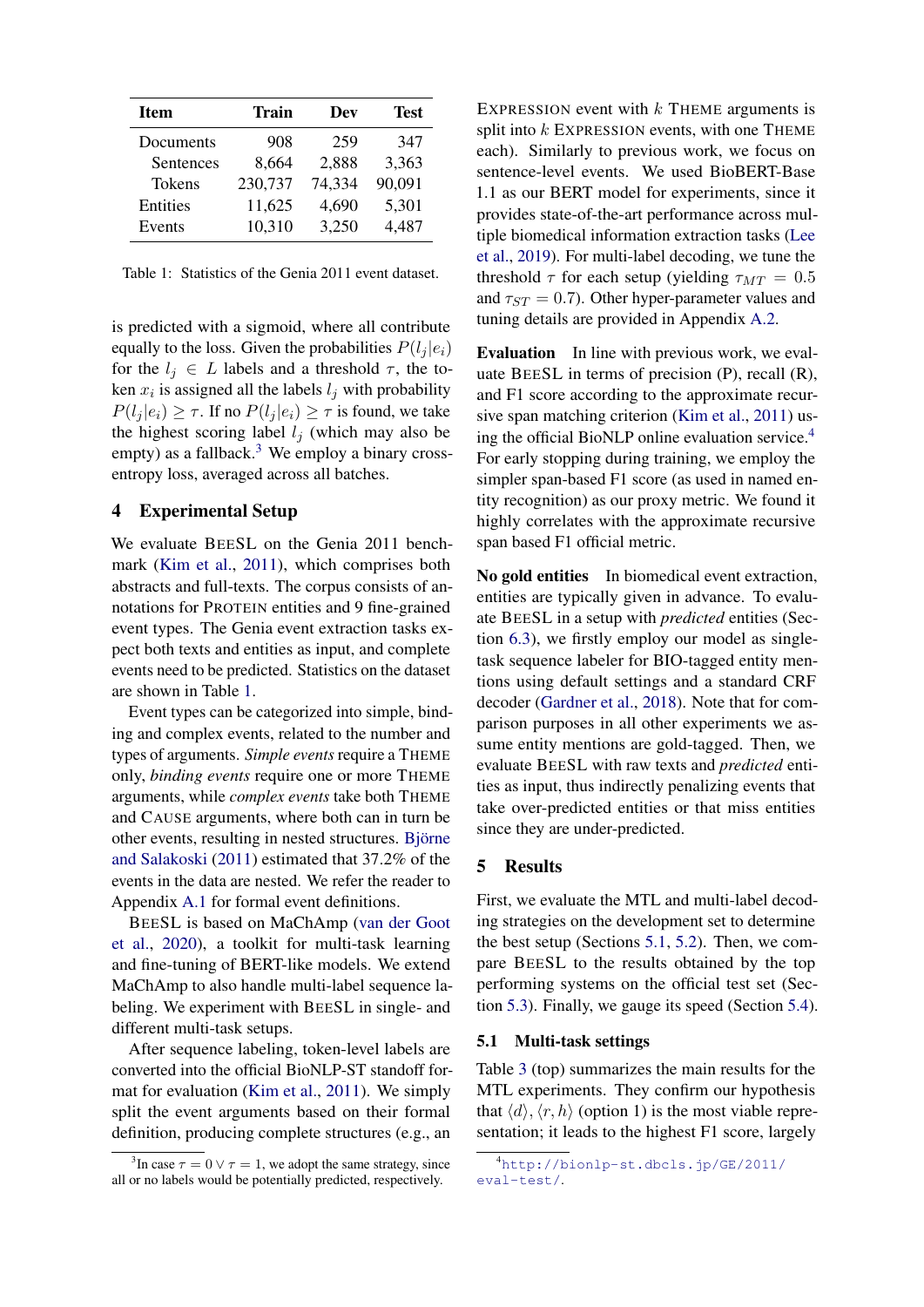<span id="page-4-3"></span>

| <b>Work</b>                  | <b>Method</b>                             | P     | R     | F1    |
|------------------------------|-------------------------------------------|-------|-------|-------|
| Riedel et al. $(2011)$       | FAUST – Model combination (joint+parsing) | 64.75 | 49.41 | 56.04 |
| Miwa et al. $(2012)$         | EventMine – SVM pipeline (+coref)         | 63.48 | 53.35 | 57.98 |
| Venugopal et al. (2014)      | $BiomLN - SVM pipeline & MLN (joint)$     | 63.61 | 53.42 | 58.07 |
| Majumder et al. (2016)       | Stacked generalization                    | 66.46 | 48.96 | 56.38 |
| Björne and Salakoski (2018)  | TEES – CNN pipeline (single model)        | 64.86 | 50.53 | 56.80 |
| Björne and Salakoski (2018)  | $TEES - CNN$ pipeline $(5x$ ensemble)     | 68.76 | 49.97 | 57.87 |
| Björne and Salakoski (2018)* | TEES – CNN pipeline (mixed 5x ensemble)   | 69.45 | 49.94 | 58.10 |
| Li et al. (2019)             | <b>BiLSTM</b> pipeline                    | 62.18 | 48.44 | 54.46 |
| Li et al. (2019)             | Tree-LSTM pipeline                        | 64.56 | 50.28 | 56.53 |
| Li et al. (2019)             | KB-driven Tree-LSTM pipeline              | 67.01 | 52.14 | 58.65 |
| <b>BEESL</b>                 | Multi-task neural sequence labeling       | 69.72 | 53.00 | 60.22 |

Table 2: Performance comparison on the test set of BioNLP Genia 2011. \*indicates that the system was trained on training plus part of development data. BEESL uses the official training portion only. Top: traditional ML systems; Middle: state-of-the-art neural systems; Bottom: proposed multi-task sequence labeling system.

<span id="page-4-2"></span>

| Multi-task                                                | P     | R     | F1    |
|-----------------------------------------------------------|-------|-------|-------|
| $\langle d \rangle, \langle r, h \rangle$                 | 71.28 | 55.44 | 62.37 |
| $\langle d, r \rangle, \langle h \rangle$                 | 72.35 | 51.31 | 60.04 |
| $\langle d, h \rangle, \langle r \rangle$                 | 73.51 | 49.49 | 59.16 |
| $\langle d \rangle, \langle r \rangle, \langle h \rangle$ | 73.05 | 51.34 | 60.30 |
| Multi-label                                               | P     | R     | F1    |
| $BEESL_{ST}$                                              | 73.30 | 52.42 | 61.13 |
| with multi-label                                          | 71.74 | 56.71 | 63.34 |
| $BEESL_{MT}$                                              | 71.28 | 55.44 | 62.37 |
| with multi-label                                          | 71.84 | 59.42 | 65.04 |

Table 3: Performance of diverse settings for BEESL (multi-task and multi-label) on the development set.

outperforming the other MTL options, particularly in recall. These results show that a multi-task setup with separate tasks for mention detection and head labeling, respectively, is the most useful. Option 1, i.e.,  $\langle d \rangle$ ,  $\langle r, h \rangle$  defaults to the multi-task option for BEESL (Figure [3\)](#page-2-0) used in the following experiments.

### <span id="page-4-0"></span>5.2 Adding the multi-label decoder

We evaluate the multi-label decoder for both singletask ( $BEESL<sub>ST</sub>$ ) and multi-task ( $BEESL<sub>MT</sub>$ ) setups (Table [3,](#page-4-2) bottom). Multi-label decoding is beneficial, as the data contains many multi-headed tokens, and modeling them improves both setups. Single task performance increases substantially, from 61.13 to 63.34 F1 score. Similar significant performance gains are observed for multi-task learning, from 62.37 to 65.04 F1 score. Regardless of the multi-label modeling, the multi-task setup provides the highest overall performance.

### <span id="page-4-1"></span>5.3 Comparison to the state of the art

We now compare the multi-task multi-label BEESL to the top performing systems (hereafter, simply BEESL). As shown in Table [2,](#page-4-3) BEESL outperforms the state-of-the-art by a large margin, i.e., an absolute improvement of 1.57 points in F1 score over the KB-Tree LSTM model [\(Li et al.,](#page-9-0) [2019\)](#page-9-0) (hereafter, KBTL). It improves over both precision and recall, and yields a new state of the art with an F1 score of 60.22%, yet being conceptually simple.

Table [4](#page-5-1) compares F1 scores of BEESL to the previous best model on a per-event level (precision and recall are provided in Appendix [A.3\)](#page-10-2). BEESL outperforms the KBTL approach [\(Li et al.,](#page-9-0) [2019\)](#page-9-0) overall on 7 out of the 9 event types. From a coarsegrained perspective, BEESL outperforms KBTL on simple, binding, and complex event categories. Particularly, improvements over KBTL on simple events are as large as +13% F1 score. Furthermore, noticeable are also the improvements for binding and nested, complex events, for which our model achieves 50.19% and 48.32% F1 score. From a closer look, the recall of BEESL on simple events is substantially higher than KBTL, which ease a correct identification of complex events.

Next, we look at performance per text type (i.e., abstract and full-text subsets). BEESL achieves 62.14% F1 score on abstracts-only documents,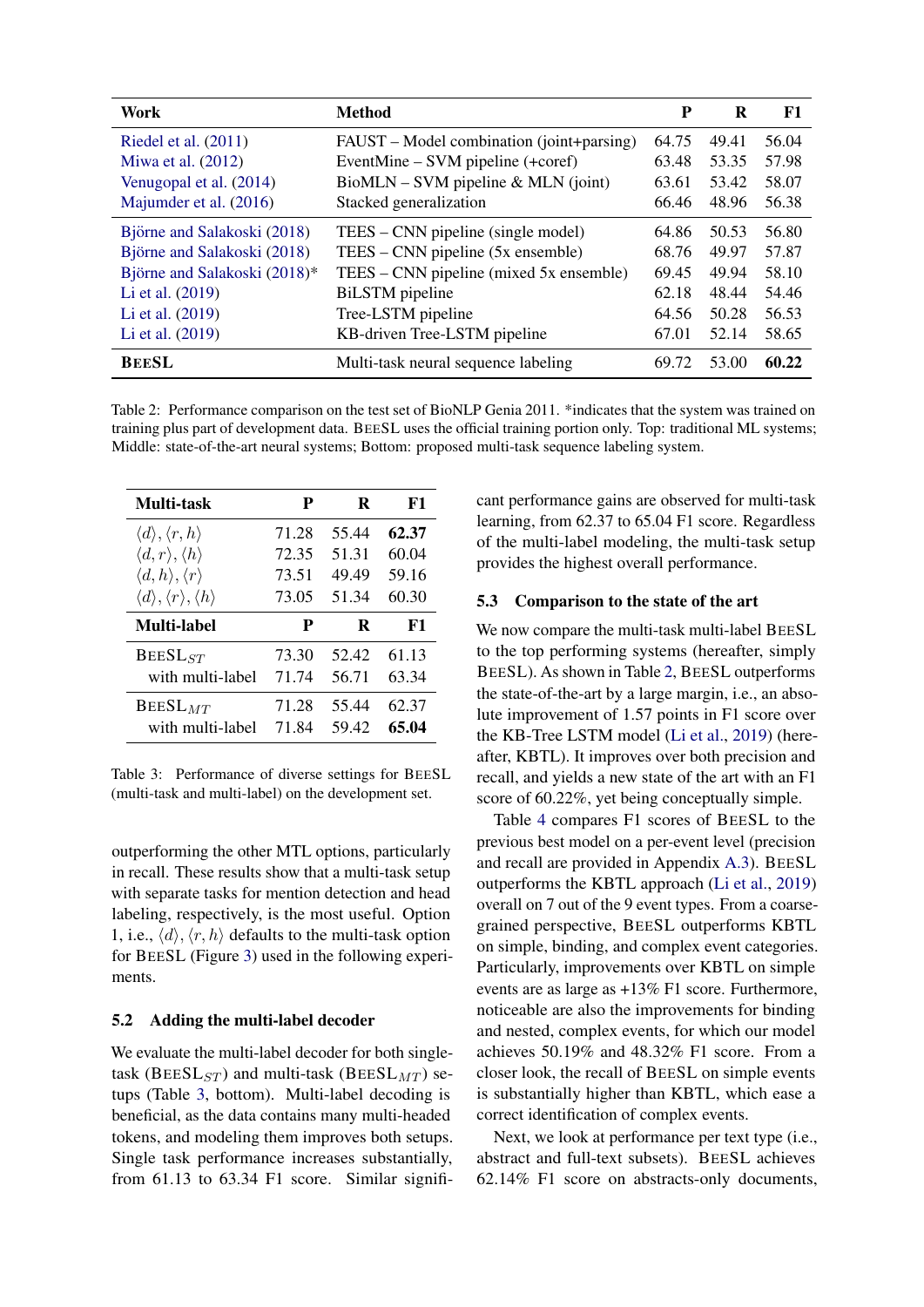<span id="page-5-1"></span>

| <b>Event type</b>     | <b>BEESL</b> | <b>KBTL</b> |
|-----------------------|--------------|-------------|
| <b>Simple events</b>  | 79.31        | 78.73       |
| Gene expression       | 80.90        | 80.28       |
| Transcription         | 69.46        | 75.39       |
| Protein catabolism    | 74.07        | 60.87       |
| Phosphorylation       | 89.52        | 84.36       |
| Localization          | 69.51        | 68.47       |
| Binding               | 50.19        | 44.10       |
| <b>Complex events</b> | 48.32        | 47.72       |
| Regulation            | 45.90        | 43.52       |
| Positive regulation   | 49.41        | 48.26       |
| Negative regulation   | 47.17        | 49.02       |
| All events            | 60.22        | 58.65       |

Table 4: Per-event performance of BEESL and KBTL (KB-driven TreeLSTM) [\(Li et al.,](#page-9-0) [2019\)](#page-9-0) on the test set.

and 55.59% F1 score on full-texts. This confirms that full-texts are harder to process than abstracts, due to the differences in structural and content aspects [\(Cohen et al.,](#page-8-10) [2010\)](#page-8-10).

To sum up, BEESL handles events well, and unlike most prior work, does not use knowledge bases or dependency parsers as pre-processing step. BEESL uses multi-task learning with a contextual encoder and multi-label aware decoding, herewith bringing progress to the biomedical event extraction task as illustrated in Figure [1.](#page-0-1)

## <span id="page-5-0"></span>5.4 Speed comparison

We compare BEESL to TEES, the Turku Event Extraction System (Björne and Salakoski, [2018\)](#page-8-2) to compare their speed at inference time on commodity hardware. TEES is the 2nd top-performing system (Figure [1\)](#page-0-1), and its code is freely available. To the best of our knowledge, the source code of [\(Li](#page-9-0) [et al.,](#page-9-0) [2019\)](#page-9-0) is not yet available.

Results in Table [5](#page-5-2) show that BEESL is  $\sim$ 2x faster and ∼5x faster on a consumer grade  $CPU<sup>5</sup>$  $CPU<sup>5</sup>$  $CPU<sup>5</sup>$  than TEES single and ensemble system, respectively. In terms of sentences per minute, BEESL processes ∼500 sents/min compared to 255 sents/min and 101 sents/min in TEES single (3.42% lower F1) and ensemble (2.12% lower F1), respectively.

<span id="page-5-2"></span>

|                 | sents/min  |
|-----------------|------------|
| TEES (single)   | $255_{+1}$ |
| TEES (ensemble) | $101_{+1}$ |
| <b>BEESL</b>    | $499_{+3}$ |

Table 5: Speed comparison to TEES (Björne and [Salakoski,](#page-8-2) [2018\)](#page-8-2) single and ensemble models at inference time. Results are sents/min, averaged over 5 runs.

<span id="page-5-5"></span>

| <b>Setting</b> | P     | R                 | F1.   |
|----------------|-------|-------------------|-------|
| <b>BEESL</b>   |       | 71.84 59.42 65.04 |       |
| – multi-task   | 71.66 | 56.95 63.47       |       |
| – multi-label  |       | 74.28 52.39       | 61.44 |

Table 6: Ablation study on BEESL when removing the multi-task capability (i.e., replacing MTL with independent classifiers) and the multi-label handling.

### 6 Analysis and Discussion

To gain insights about BEESL, we shed more light on several aspects. Firstly, we analyze how much BEESL gains from multi-task learning, compared to using a powerful contextualized BERT encoder alone in a single-task learning setup and a formulation with two independent classifiers (Section [6.1\)](#page-5-4). Then, we quantify the stability of the threshold  $\tau$  of the multi-label decoder (Section [6.2\)](#page-6-1). We also aim to get deeper insight on model performance without gold entities (Section [6.3\)](#page-6-0), and qualitatively study the sources of prediction errors of BEESL (Section [6.4\)](#page-6-2).

#### <span id="page-5-4"></span>6.1 How important is multi-task learning?

As opposed to running one single model which models  $\langle d \rangle$  and  $\langle r, h \rangle$  jointly in a multi-task setup, we also compare to single-task (ST) and an experiment in which we formulate two classifiers which predict the two labels from the best MTL setup separately. This allows us to gauge the effectiveness of the multi-task learning approach compared to local classifiers which use strong BERT-based encoding, and compared to predicting an atomic label in ST.

Results in Table [6](#page-5-5) confirm that leveraging a shared encoder and multi-task learning for both triggers and heads is crucial. Without multi-task learning and multi-label decoding, the F1 score drops to 61.44 (independent classifiers) and 61.13

<span id="page-5-3"></span><sup>5</sup> Intel Core i5-6360U (2 cores).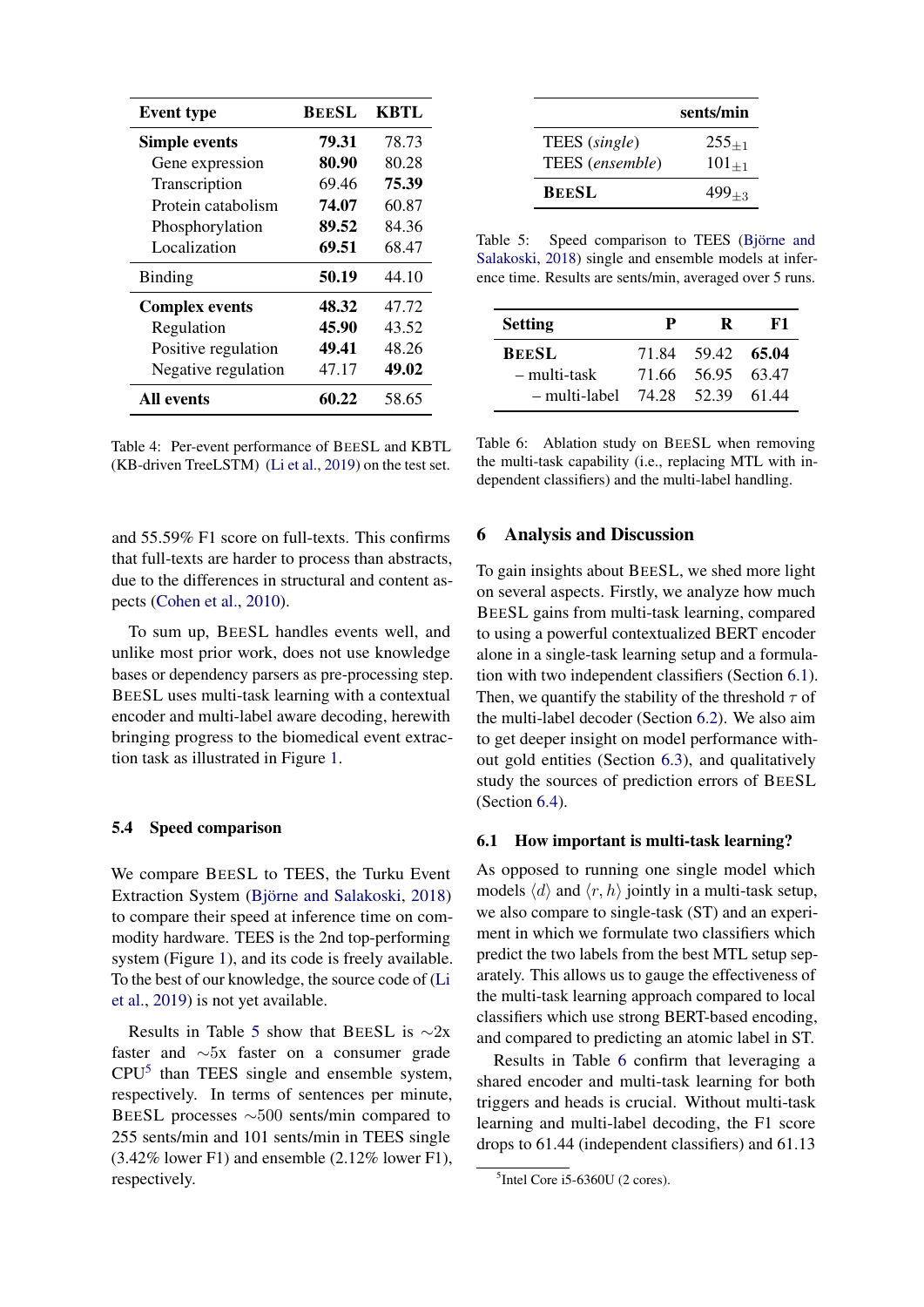<span id="page-6-3"></span>

| <b>Setting</b>                                          | F1             |         |
|---------------------------------------------------------|----------------|---------|
| $BEESLST$ (multi-label)<br>with best-only prediction    | 63.34<br>62.87 | $-0.47$ |
| $BEESL_{MT}$ (multi-label)<br>with best-only prediction | 65.04<br>64.54 | $-0.50$ |

Table 7: Ablation study on the threshold  $\tau$  of the multilabel decoder ("with best-only predicion":  $\tau = 1.0$ ).

<span id="page-6-4"></span>

Figure 4: Stability of the threshold  $\tau$ . Values in the range 0.3-0.7 only minimally alter BEESL scores.

(ST setup,  $BEESL<sub>ST</sub>$  in Table [3\)](#page-4-2). Adding multilabel decoding helps, as expected. However, the full power of BEESL is only achieved by using *both* the multi-task and the multi-label approach, which leads to the novel state of the art.

### <span id="page-6-1"></span>6.2 How brittle is BEESL to the threshold  $\tau$ ?

As shown in Table [3,](#page-4-2) using a multi-label decoder largely increases the performance of a system with a single-label decoder (from 62.37 to 65.04 F1 score). However, what is left is how much the threshold  $\tau$  impacts the performance. To get insights on it, we firstly performed an ablation study setting  $\tau = 1.0$ . As introduced in Section [3.2,](#page-2-1) this reduces to predicting the highest scoring label only – however, in a reduced label space induced by the multi-label aware decoder. We found only part of the improvement is due to the threshold  $\tau$  in both multi-task and single-task settings (+0.50% and +0.47%, respectively) (Table [7\)](#page-6-3).

Moreover, we evaluated BEESL with different  $\tau$  values. As shown in Figure [4,](#page-6-4) a threshold in the range 0.3-0.7 only marginally alters the results, which are still better than predicting the highest scoring label only ( $\tau = 1.0$ ).

### <span id="page-6-0"></span>6.3 What is the effect of using gold entities?

The standard in biomedical event extraction is to evaluate the performance of a system on gold en-

<span id="page-6-5"></span>

|                                     | $\mathbf{p}$ | R                 | - F1 |
|-------------------------------------|--------------|-------------------|------|
| <b>BEESL</b>                        |              | 71.84 59.42 65.04 |      |
| $-$ gold entities 66.15 54.09 59.51 |              |                   |      |

<span id="page-6-6"></span>Table 8: Performance of BEESL with *no* gold entities.

| <b>Error</b> type | <b>Fraction</b> |
|-------------------|-----------------|
| <b>Trigger</b>    |                 |
| Under-prediction  | 31.43%          |
| Over-prediction   | 28.57%          |
| Wrong type        | 10.00%          |
| <b>Argument</b>   |                 |
| Under-prediction  | 22.86%          |
| Over-prediction   | 7.14%           |
| Wrong type        | $0.00\%$        |

Table 9: Error analysis on a random sample of 30 documents from the development set.

tities. In real-world situations it is unlikely that the data is annotated for entities. We believe it is important to estimate the impact non-gold entities have on system performance (hereafter, *silver entities*). The performance of the entity prediction on the development set is 87.95 span-based F1 score.

The results on the event extraction task using silver entities are shown in Table [8.](#page-6-5) The overall drop in F1 amounts to around 5%, and it is wellbalanced across precision and recall. This shows that BEESL's performance is clearly affected, but that the system is relatively robust to noisy, nongold *silver entities*. We believe that this performance gap can be further minimized by using jackknifing  $(Agi\acute{c}$  and Schluter, [2017\)](#page-8-11) to reduce data mismatch, however, this requires to align the predicted entities with the existing events in the training data, which is non-trivial, and we leave this for future work.

### <span id="page-6-2"></span>6.4 What are the sources of errors?

We randomly sampled 30 documents (comprising 168 gold events) from the development set for a manual scrutiny for sources of errors. We classified errors into two broad categories, namely trigger and argument errors. Further, we classify them in fine-grained categories based on the type of error, namely under-prediction, over-prediction, and wrong type. Table [9](#page-6-6) summarizes the results.

We notice the largest fraction of errors is due to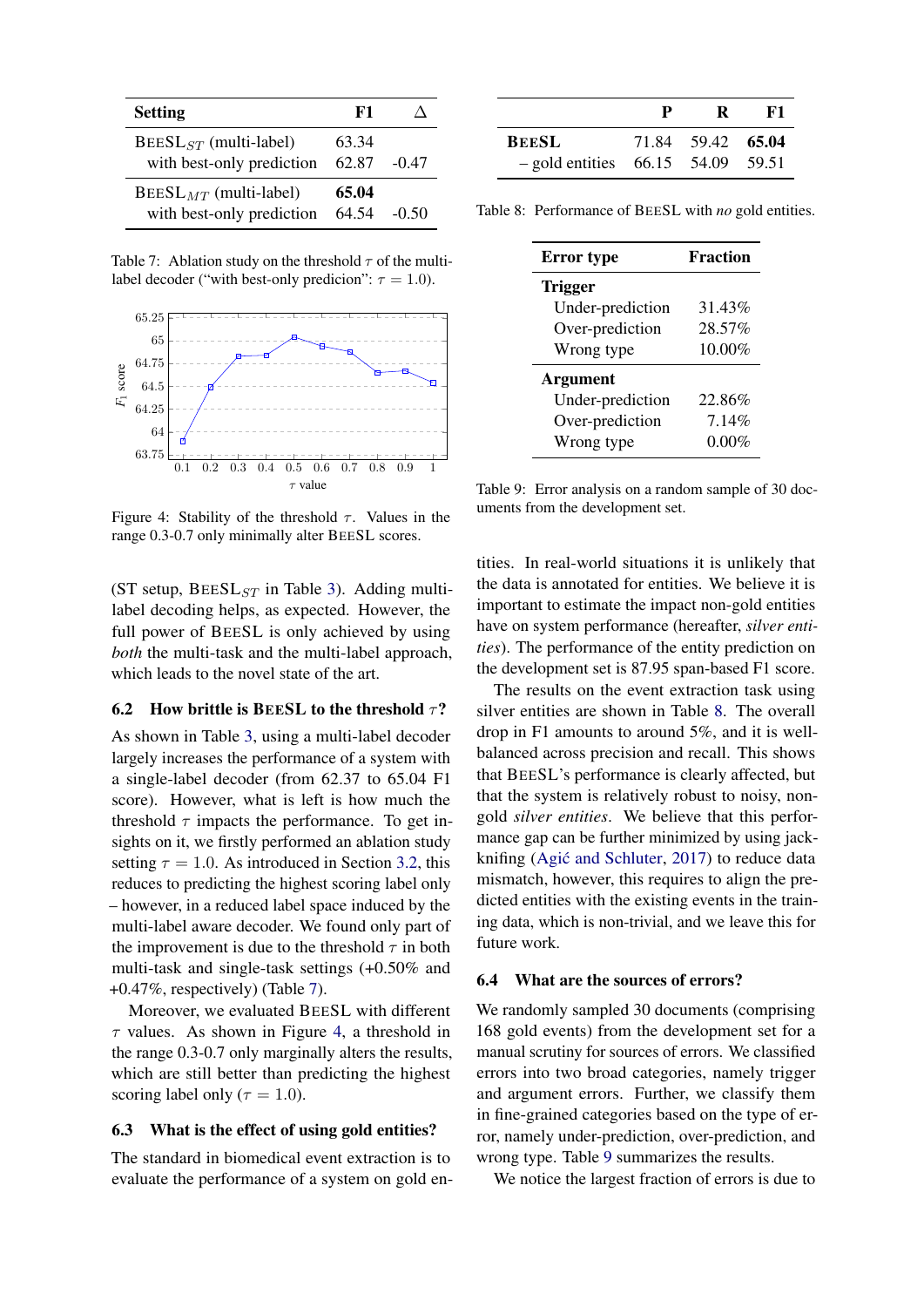trigger errors. From a closer look, under-predicted triggers account for 31.43% of the total, whereas over-predicted triggers for 28.57%. We investigated the reason for these errors, finding that overpredicted triggers are often due to generic words used very frequently to indicate specific trigger types. For instance, BEESL identifies the +REG-ULATION event anchored at "activated" in the following sentence: "*Tax [...] maximally activated HTLV-I-LTR-CAT and kappa B-fos-CA*" albeit the gold standard does not contain the event in this instance. However, from a semantic point of view we believe these errors are acceptable. Other cases include the words such as "detected" and "influences", which are often used as EXPRESSION and REGULATION event triggers, respectively.

Under-prediction of triggers is instead due to a variety of reasons. Both rare words (e.g., a +REG-ULATION event centered on "co-transfected") and uncertain events account for a large fraction of this error type. An example of uncertain event is represented by the +REGULATION trigger "importance" in the sentence "*[...] importance of NF-kappa B in LT gene expression*", that BEESL does not predict.

Wrongly typed triggers represent only 10% of the errors. An example is represented by ambiguous trigger types. In the sentence "*T cells upregulates A3G mRNA levels*", BEESL classifies "levels" as an EXPRESSION trigger, while the gold annotation indicates it is a TRANSCRIPTION trigger. By a closer look, we found some triggers in the corpora are annotated as EXPRESSION and TRANSCRIP-TION types interchangeably. This is due to the fact a TRANSCRIPTION is a gene EXPRESSION.

Regarding the identification of arguments, overpredictions are quite uncommon. If erroneous, the main error we found may benefit from syntactic information, which we aim to integrate in a multitask setup in future work. We found no misclassification of arguments in our document samples. Under-prediction of arguments are instead mostly due to under-predicted events.

# <span id="page-7-0"></span>7 Related Work

Biomedical event extraction has a long-standing tradition [\(Riedel et al.,](#page-9-6) [2011;](#page-9-6) [Miwa et al.,](#page-9-7) [2012;](#page-9-7) [Vlachos and Craven,](#page-9-10) [2012;](#page-9-10) [Venugopal et al.,](#page-9-8) [2014;](#page-9-8) [Majumder et al.,](#page-9-9) [2016\)](#page-9-9). Current work has explored neural methods and uses multiple classification stages. Namely, first identifying trigger mentions, and then evaluating all entity pairs [\(Li](#page-9-0)

[et al.,](#page-9-0) [2019;](#page-9-0) Björne and Salakoski, [2018\)](#page-8-2). They come with the shortcomings of traditional pipeline methods. Many studies use dependency parsers to obtain features or for guidance of Tree-LSTMs [\(Li](#page-9-0) [et al.,](#page-9-0) [2019;](#page-9-0) Björne and Salakoski, [2018\)](#page-8-2).

Recent work in syntactic parsing has shown that reducing parsing to sequence labeling is a viable alternative for both constituent and dependency parsing (Spoustová and Spousta, [2010;](#page-9-11) Gómez-Rodríguez and Vilares, [2018;](#page-8-12) [Strzyz et al.,](#page-9-2) [2019\)](#page-9-2), which we took as inspiration. Moreover, earlier work framed biomedical event extraction as syntactic and semantic tree- or graph-parsing [\(McClosky](#page-9-12) [et al.,](#page-9-12) [2011;](#page-9-12) [Rao et al.,](#page-9-13) [2017\)](#page-9-13). In particular, [Mc-](#page-9-12)[Closky et al.](#page-9-12) [\(2011\)](#page-9-12) do dependency parsing, followed by a second-stage parse reranker model for event extraction, and [Rao et al.](#page-9-13) [\(2017\)](#page-9-13) cast the problem as subgraph identification problem.

Joint learning for biomedical event extraction was explored in early work [\(Riedel and McCallum,](#page-9-14) [2011;](#page-9-14) [Venugopal et al.,](#page-9-8) [2014;](#page-9-8) [Vlachos and Craven,](#page-9-10) [2012\)](#page-9-10). Contemporary to our work, a very recent study proposes oneIE, a joint learning model for event extraction [\(Lin et al.,](#page-9-15) [2020\)](#page-9-15). It proposes a single end-to-end model for event extraction using 4 stages, paired with a beam search, obtaining good results on ACE data. Processing multiple heads has previously been done for relation extraction using multi-head selection [\(Bekoulis et al.,](#page-8-13) [2018a](#page-8-13)[,b\)](#page-8-14), and sequence labeling has been employed for joint entity and relation classification [\(Dai et al.,](#page-8-15) [2019\)](#page-8-15) with inter-token attention. We employ it at the token-level for multi-label sequence labeling.

## 8 Conclusion

This paper proposes BEESL, a new end-to-end biomedical event extraction system which is both efficient and accurate. BEESL is broadly applicable to event extraction and other tasks that can be recast as sequence labeling. The system's strength comes from the joint multi-task modeling paired with multi-label decoding, which aids interdependencies between the tasks and is superior to alternative decoders based on strong contextualized BERT embeddings. BEESL is fast, and achieves stateof-the-art performance on the Genia 2011 event extraction benchmark without the need of external tools for features and resources such as knowledge bases. Our analysis shows that BEESL works very well across event types.

We release the code freely, to foster research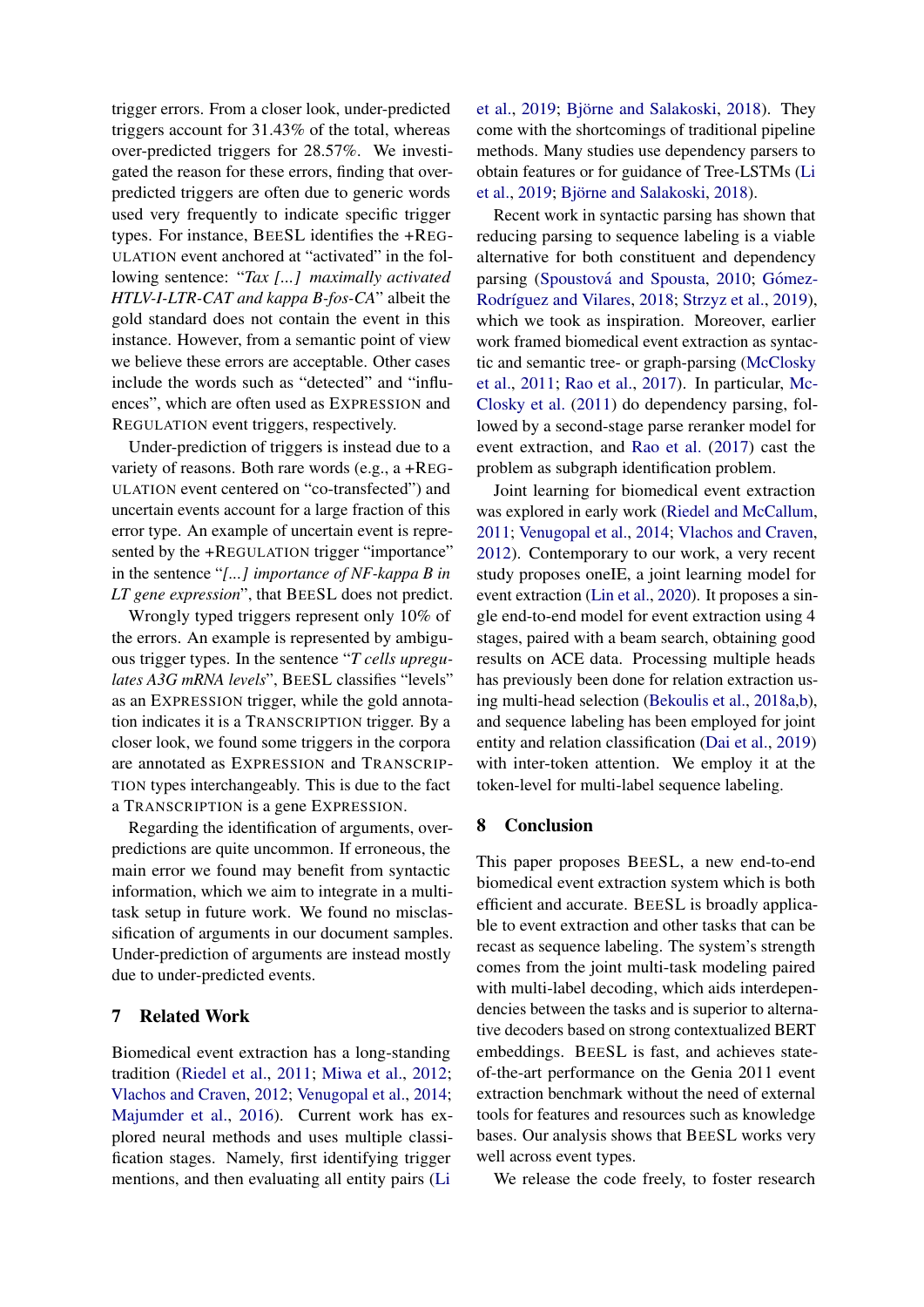on using BEESL for other NLP tasks as well, e.g., enhanced dependency parsing, fine-grained named entity recognition, and semantic parsing.

# Acknowledgments

This research was supported by Fondazione the Microsoft Research – University of Trento Centre for Computational and Systems Biology, Italy, an Amazon Research Award, Independent Research Fund Denmark (Sapere Aude grant 9063-00077B), and NVIDIA corporation for sponsoring Titan GPUs.

# References

- <span id="page-8-11"></span>Željko Agić and Natalie Schluter. 2017. [How \(not\) to](https://doi.org/10.18653/v1/P17-2107) [train a dependency parser: The curious case of jack](https://doi.org/10.18653/v1/P17-2107)[knifing part-of-speech taggers.](https://doi.org/10.18653/v1/P17-2107) In *Proceedings of the 55th Annual Meeting of the Association for Computational Linguistics (Volume 2: Short Papers)*, pages 679–684, Vancouver, Canada. Association for Computational Linguistics.
- <span id="page-8-4"></span>Christoph Alt, Marc Hübner, and Leonhard Hennig. 2019. [Improving relation extraction by pre-trained](https://openreview.net/forum?id=BJgrxbqp67) [language representations.](https://openreview.net/forum?id=BJgrxbqp67) In *Proceedings of AKBC 2019*.
- <span id="page-8-0"></span>Sophia Ananiadou, Sampo Pyysalo, Jun'ichi Tsujii, and Douglas Kell. 2010. [Event extraction for sys](https://doi.org/10.1016/j.tibtech.2010.04.005)[tems biology by text mining the literature.](https://doi.org/10.1016/j.tibtech.2010.04.005) *Trends in biotechnology*, 28(7):381–390.
- <span id="page-8-13"></span>Giannis Bekoulis, Johannes Deleu, Thomas Demeester, and Chris Develder. 2018a. [Adversarial training](https://doi.org/10.18653/v1/D18-1307) [for multi-context joint entity and relation extrac](https://doi.org/10.18653/v1/D18-1307)[tion.](https://doi.org/10.18653/v1/D18-1307) In *Proceedings of the 2018 Conference on Empirical Methods in Natural Language Processing*, pages 2830–2836, Brussels, Belgium. Association for Computational Linguistics.
- <span id="page-8-14"></span>Giannis Bekoulis, Johannes Deleu, Thomas Demeester, and Chris Develder. 2018b. [Joint entity recogni](https://doi.org/10.1016/j.eswa.2018.07.032)[tion and relation extraction as a multi-head selection](https://doi.org/10.1016/j.eswa.2018.07.032) [problem.](https://doi.org/10.1016/j.eswa.2018.07.032) *Expert Systems with Applications*, 114:34– 45.
- <span id="page-8-6"></span>Jari Björne and Tapio Salakoski. 2011. [Generaliz](https://www.aclweb.org/anthology/W11-1828)[ing biomedical event extraction.](https://www.aclweb.org/anthology/W11-1828) In *Proceedings of BioNLP Shared Task 2011 Workshop*, pages 183– 191, Portland, Oregon, USA. Association for Computational Linguistics.
- <span id="page-8-2"></span>Jari Björne and Tapio Salakoski. 2018. [Biomedi](https://doi.org/10.18653/v1/W18-2311)[cal event extraction using convolutional neural net](https://doi.org/10.18653/v1/W18-2311)[works and dependency parsing.](https://doi.org/10.18653/v1/W18-2311) In *Proceedings of the BioNLP 2018 workshop*, pages 98–108, Melbourne, Australia. Association for Computational Linguistics.
- <span id="page-8-10"></span>K Bretonnel Cohen, Helen L Johnson, Karin Verspoor, Christophe Roeder, and Lawrence E Hunter. 2010.

[The structural and content aspects of abstracts versus](https://bmcbioinformatics.biomedcentral.com/articles/10.1186/1471-2105-11-492) [bodies of full text journal articles are different.](https://bmcbioinformatics.biomedcentral.com/articles/10.1186/1471-2105-11-492) *BMC bioinformatics*, 11(1):492.

- <span id="page-8-15"></span>Dai Dai, Xinyan Xiao, Yajuan Lyu, Shan Dou, Qiaoqiao She, and Haifeng Wang. 2019. [Joint ex](https://www.aaai.org/ojs/index.php/AAAI/article/view/4591)[traction of entities and overlapping relations using](https://www.aaai.org/ojs/index.php/AAAI/article/view/4591) [position-attentive sequence labeling.](https://www.aaai.org/ojs/index.php/AAAI/article/view/4591) In *Proceedings of the AAAI Conference on Artificial Intelligence*, volume 33, pages 6300–6308.
- <span id="page-8-3"></span>Jacob Devlin, Ming-Wei Chang, Kenton Lee, and Kristina Toutanova. 2019. [BERT: Pre-training of](https://doi.org/10.18653/v1/N19-1423) [deep bidirectional transformers for language under](https://doi.org/10.18653/v1/N19-1423)[standing.](https://doi.org/10.18653/v1/N19-1423) In *Proceedings of the 2019 Conference of the North American Chapter of the Association for Computational Linguistics: Human Language Technologies, Volume 1 (Long and Short Papers)*, pages 4171–4186, Minneapolis, Minnesota. Association for Computational Linguistics.
- <span id="page-8-9"></span>Matt Gardner, Joel Grus, Mark Neumann, Oyvind Tafjord, Pradeep Dasigi, Nelson F. Liu, Matthew Peters, Michael Schmitz, and Luke Zettlemoyer. 2018. [AllenNLP: A deep semantic natural language pro](https://doi.org/10.18653/v1/W18-2501)[cessing platform.](https://doi.org/10.18653/v1/W18-2501) In *Proceedings of Workshop for NLP Open Source Software (NLP-OSS)*, pages 1– 6, Melbourne, Australia. Association for Computational Linguistics.
- <span id="page-8-12"></span>Carlos Gómez-Rodríguez and David Vilares. 2018. [Constituent parsing as sequence labeling.](https://doi.org/10.18653/v1/D18-1162) In *Proceedings of the 2018 Conference on Empirical Methods in Natural Language Processing*, pages 1314– 1324, Brussels, Belgium. Association for Computational Linguistics.
- <span id="page-8-7"></span>Rob van der Goot, Ahmet Üstün, Alan Ramponi, and Barbara Plank. 2020. [Massive choice, ample tasks](https://arxiv.org/abs/2005.14672) [\(MaChAmp\): A toolkit for multi-task learning in](https://arxiv.org/abs/2005.14672) [NLP.](https://arxiv.org/abs/2005.14672) *arXiv preprint arXiv:2005.14672*.
- <span id="page-8-1"></span>Jin-Dong Kim, Yue Wang, Toshihisa Takagi, and Akinori Yonezawa. 2011. [Overview of Genia event task](https://www.aclweb.org/anthology/W11-1802) [in BioNLP shared task 2011.](https://www.aclweb.org/anthology/W11-1802) In *Proceedings of BioNLP Shared Task 2011 Workshop*, pages 7–15, Portland, Oregon, USA. Association for Computational Linguistics.
- <span id="page-8-5"></span>Dan Kondratyuk and Milan Straka. 2019. [75 lan](https://doi.org/10.18653/v1/d19-1279)[guages, 1 model: Parsing universal dependencies](https://doi.org/10.18653/v1/d19-1279) [universally.](https://doi.org/10.18653/v1/d19-1279) In *Proceedings of the 2019 Conference on Empirical Methods in Natural Language Processing and the 9th International Joint Conference on Natural Language Processing (EMNLP-IJCNLP)*, pages 2779–2795, Hong Kong, China. Association for Computational Linguistics.
- <span id="page-8-8"></span>Jinhyuk Lee, Wonjin Yoon, Sungdong Kim, Donghyeon Kim, Sunkyu Kim, Chan Ho So, and Jaewoo Kang. 2019. BioBERT: A preand Jaewoo Kang. 2019. [trained biomedical language representation model](https://doi.org/10.1093/bioinformatics/btz682) [for biomedical text mining.](https://doi.org/10.1093/bioinformatics/btz682) *Bioinformatics*, 36(4):1234–1240.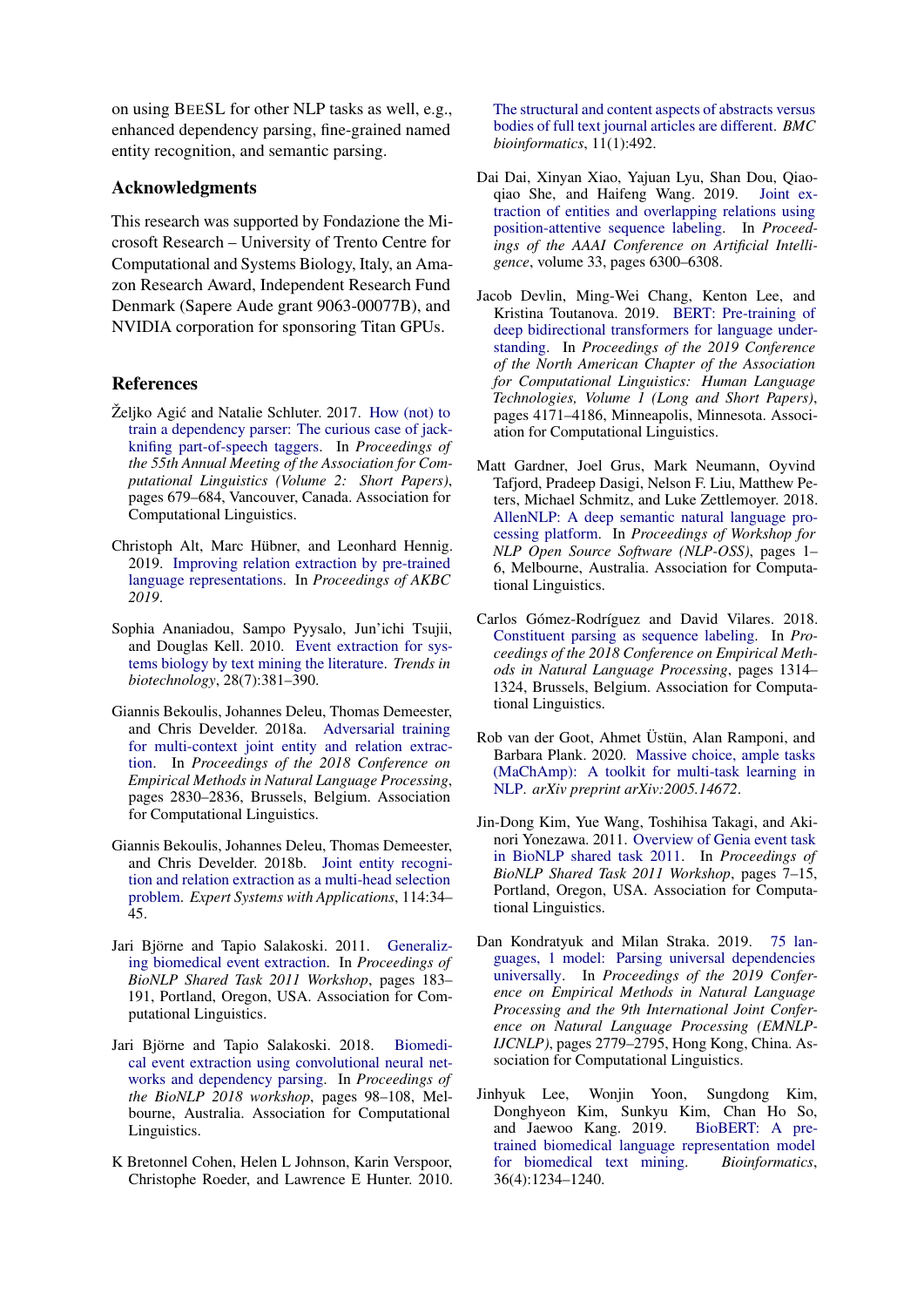- <span id="page-9-0"></span>Diya Li, Lifu Huang, Heng Ji, and Jiawei Han. 2019. [Biomedical event extraction based on knowledge](https://doi.org/10.18653/v1/N19-1145)[driven tree-LSTM.](https://doi.org/10.18653/v1/N19-1145) In *Proceedings of the 2019 Conference of the North American Chapter of the Association for Computational Linguistics: Human Language Technologies, Volume 1 (Long and Short Papers)*, pages 1421–1430, Minneapolis, Minnesota. Association for Computational Linguistics.
- <span id="page-9-15"></span>Ying Lin, Heng Ji, Fei Huang, and Lingfei Wu. 2020. [A joint neural model for information extraction with](https://doi.org/10.18653/v1/2020.acl-main.713) [global features.](https://doi.org/10.18653/v1/2020.acl-main.713) In *Proceedings of the 58th Annual Meeting of the Association for Computational Linguistics*, pages 7999–8009, Online. Association for Computational Linguistics.
- <span id="page-9-9"></span>Amit Majumder, Asif Ekbal, and Sudip Kumar Naskar. 2016. [Biomolecular event extraction using a stacked](https://www.aclweb.org/anthology/W16-6308) [generalization based classifier.](https://www.aclweb.org/anthology/W16-6308) In *Proceedings of the 13th International Conference on Natural Language Processing*, pages 55–64, Varanasi, India. NLP Association of India.
- <span id="page-9-12"></span>David McClosky, Mihai Surdeanu, and Christopher Manning. 2011. [Event extraction as dependency](https://www.aclweb.org/anthology/P11-1163) [parsing.](https://www.aclweb.org/anthology/P11-1163) In *Proceedings of the 49th Annual Meeting of the Association for Computational Linguistics: Human Language Technologies*, pages 1626–1635, Portland, Oregon, USA. Association for Computational Linguistics.
- <span id="page-9-7"></span>Makoto Miwa, Paul Thompson, and Sophia Ananiadou. 2012. [Boosting automatic event extraction from the](https://doi.org/10.1093/bioinformatics/bts237) [literature using domain adaptation and coreference](https://doi.org/10.1093/bioinformatics/bts237) [resolution.](https://doi.org/10.1093/bioinformatics/bts237) *Bioinformatics*, 28(13):1759–1765.
- <span id="page-9-1"></span>Makoto Miwa, Paul Thompson, Ioannis Korkontzelos, and Sophia Ananiadou. 2014. [Comparable study](https://www.aclweb.org/anthology/C14-1214) [of event extraction in newswire and biomedical do](https://www.aclweb.org/anthology/C14-1214)[mains.](https://www.aclweb.org/anthology/C14-1214) In *Proceedings of COLING 2014, the 25th International Conference on Computational Linguistics: Technical Papers*, pages 2270–2279, Dublin, Ireland. Dublin City University and Association for Computational Linguistics.
- <span id="page-9-16"></span>Mark Neumann, Daniel King, Iz Beltagy, and Waleed Ammar. 2019. [ScispaCy: Fast and robust models](https://doi.org/10.18653/v1/W19-5034) [for biomedical natural language processing.](https://doi.org/10.18653/v1/W19-5034) In *Proceedings of the 18th BioNLP Workshop and Shared Task*, pages 319–327, Florence, Italy. Association for Computational Linguistics.
- <span id="page-9-4"></span>Matthew Peters, Mark Neumann, Mohit Iyyer, Matt Gardner, Christopher Clark, Kenton Lee, and Luke Zettlemoyer. 2018. [Deep contextualized word rep](https://doi.org/10.18653/v1/N18-1202)[resentations.](https://doi.org/10.18653/v1/N18-1202) In *Proceedings of the 2018 Conference of the North American Chapter of the Association for Computational Linguistics: Human Language Technologies, Volume 1 (Long Papers)*, pages 2227–2237, New Orleans, Louisiana. Association for Computational Linguistics.
- <span id="page-9-13"></span>Sudha Rao, Daniel Marcu, Kevin Knight, and Hal Daumé III. 2017. [Biomedical event extraction us](https://doi.org/10.18653/v1/W17-2315)[ing abstract meaning representation.](https://doi.org/10.18653/v1/W17-2315) In *BioNLP*

*2017*, pages 126–135, Vancouver, Canada,. Association for Computational Linguistics.

- <span id="page-9-14"></span>Sebastian Riedel and Andrew McCallum. 2011. [Ro](https://www.aclweb.org/anthology/W11-1807)[bust biomedical event extraction with dual decom](https://www.aclweb.org/anthology/W11-1807)[position and minimal domain adaptation.](https://www.aclweb.org/anthology/W11-1807) In *Proceedings of BioNLP Shared Task 2011 Workshop*, pages 46–50, Portland, Oregon, USA. Association for Computational Linguistics.
- <span id="page-9-6"></span>Sebastian Riedel, David McClosky, Mihai Surdeanu, Andrew McCallum, and Christopher D. Manning. 2011. [Model combination for event extraction in](https://www.aclweb.org/anthology/W11-1808) [BioNLP 2011.](https://www.aclweb.org/anthology/W11-1808) In *Proceedings of BioNLP Shared Task 2011 Workshop*, pages 51–55, Portland, Oregon, USA. Association for Computational Linguistics.
- <span id="page-9-3"></span>Mike Schuster and Kaisuke Nakajima. 2012. [Japanese](https://ieeexplore.ieee.org/document/6289079) [and korean voice search.](https://ieeexplore.ieee.org/document/6289079) In *2012 IEEE International Conference on Acoustics, Speech and Signal Processing (ICASSP)*, pages 5149–5152. IEEE.
- <span id="page-9-11"></span>Drahomíra Spoustová and Miroslav Spousta. 2010. [Dependency parsing as a sequence labeling task.](https://content.sciendo.com/view/journals/pralin/94/2010/article-p7.xml) *The Prague Bulletin of Mathematical Linguistics*, 94(1):7–14.
- <span id="page-9-2"></span>Michalina Strzyz, David Vilares, and Carlos Gómez-Rodríguez. 2019. [Viable dependency parsing as se](https://doi.org/10.18653/v1/N19-1077)[quence labeling.](https://doi.org/10.18653/v1/N19-1077) In *Proceedings of the 2019 Conference of the North American Chapter of the Association for Computational Linguistics: Human Language Technologies, Volume 1 (Long and Short Papers)*, pages 717–723, Minneapolis, Minnesota. Association for Computational Linguistics.
- <span id="page-9-8"></span>Deepak Venugopal, Chen Chen, Vibhav Gogate, and Vincent Ng. 2014. [Relieving the computational bot](https://doi.org/10.3115/v1/D14-1090)[tleneck: Joint inference for event extraction with](https://doi.org/10.3115/v1/D14-1090) [high-dimensional features.](https://doi.org/10.3115/v1/D14-1090) In *Proceedings of the 2014 Conference on Empirical Methods in Natural Language Processing (EMNLP)*, pages 831–843, Doha, Qatar. Association for Computational Linguistics.
- <span id="page-9-5"></span>David Vilares, Mostafa Abdou, and Anders Søgaard. 2019. [Better, faster, stronger sequence tagging con](https://doi.org/10.18653/v1/N19-1341)[stituent parsers.](https://doi.org/10.18653/v1/N19-1341) In *Proceedings of the 2019 Conference of the North American Chapter of the Association for Computational Linguistics: Human Language Technologies, Volume 1 (Long and Short Papers)*, pages 3372–3383, Minneapolis, Minnesota. Association for Computational Linguistics.
- <span id="page-9-10"></span>Andreas Vlachos and Mark Craven. 2012. [Biomedical](https://doi.org/10.1186/1471-2105-13-S11-S5) [event extraction from abstracts and full papers using](https://doi.org/10.1186/1471-2105-13-S11-S5) [search-based structured prediction.](https://doi.org/10.1186/1471-2105-13-S11-S5) *BMC Bioinformatics*, 13(11):1759–1765.